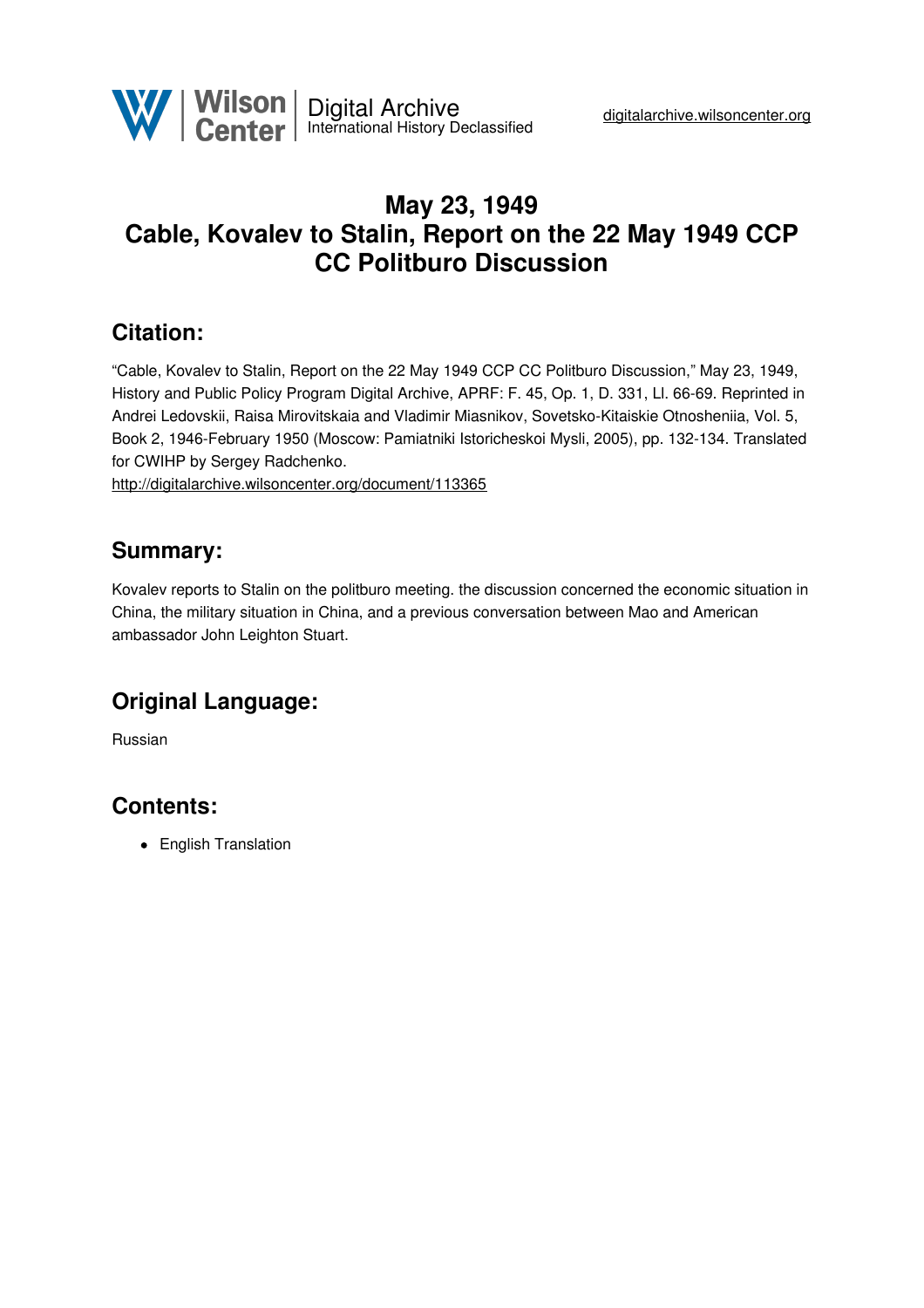Reporting: on 22 May the Politburo in the presence of Cde. Mao Zedong continued the discussion of the future economic center. My proposals were accepted:

1. For now to limit oneself to looking at the structure of the central apparatus of the economic center, and to look separately at the structures of departmentsministries, proposing to the persons heading the departments, to develop the structure of departments and introduce it to the CC for discussion and approval.

2. The structure of the economic center and the departments may be considered a draft so as to have an opportunity to consult leading workers of the departments and democratic figures and only after this finally to approve it. After looking at the structure Cde. Mao Zedong briefly informed me about two questions:

1. On the course of military actions and

2. On the meeting and conversation of a representative of the CCP with American Ambassador [John Leighton] Stuart, which took place in Nanjing in the beginning of May.

1. About military actions Cde. Mao Zedong said that they are developing successfully, that no serious resistance is posed to the PLA forces. In connection with the successful military actions vice-president Li Zongren and General Bai Chongxi renewed attempts to begin negotiations with us about ending military actions and solving the questions of the spheres of influence by peaceful means. We, Cde. Mao Zedong said, will maintain radio contact with these persons in order to create an illusion on Bai Chongxi) party that it is possible to solve the question by peaceful means and so that he does not move his forces to the South and further, as he intended, to Indochina. In the case if we succeed at this, we will encircle and destroy his forces.

We do not intend to conduct any negotiations about the peaceful solution of the question with them (Li Zongren and Bai Chongxi). If he goes to Indochina we will have an excuse to invade Indochina and to destroy there both him and other reactionary forces. With this Mao Zedong said that two armies of Lin Biao, acting against the forces of Bai Chongxi, successfully crossed the Yangzi River and are quickly moving to the South, that by 15 June another six armies will have crossed the Yangzi. These main forces of Lin Biao will pursue the forces of Bai Chongxi until their complete annihilation.

Further he informed that Shanghai is encircled by the PLA forces, and, on 27 May, a storm of the city will be undertaken. As one can see, Shanghai will not be surrendered without a fight, as it was supposed earlier, 22 divisions of forces are concentrated here, with the total number of 150 thousand soldiers and besides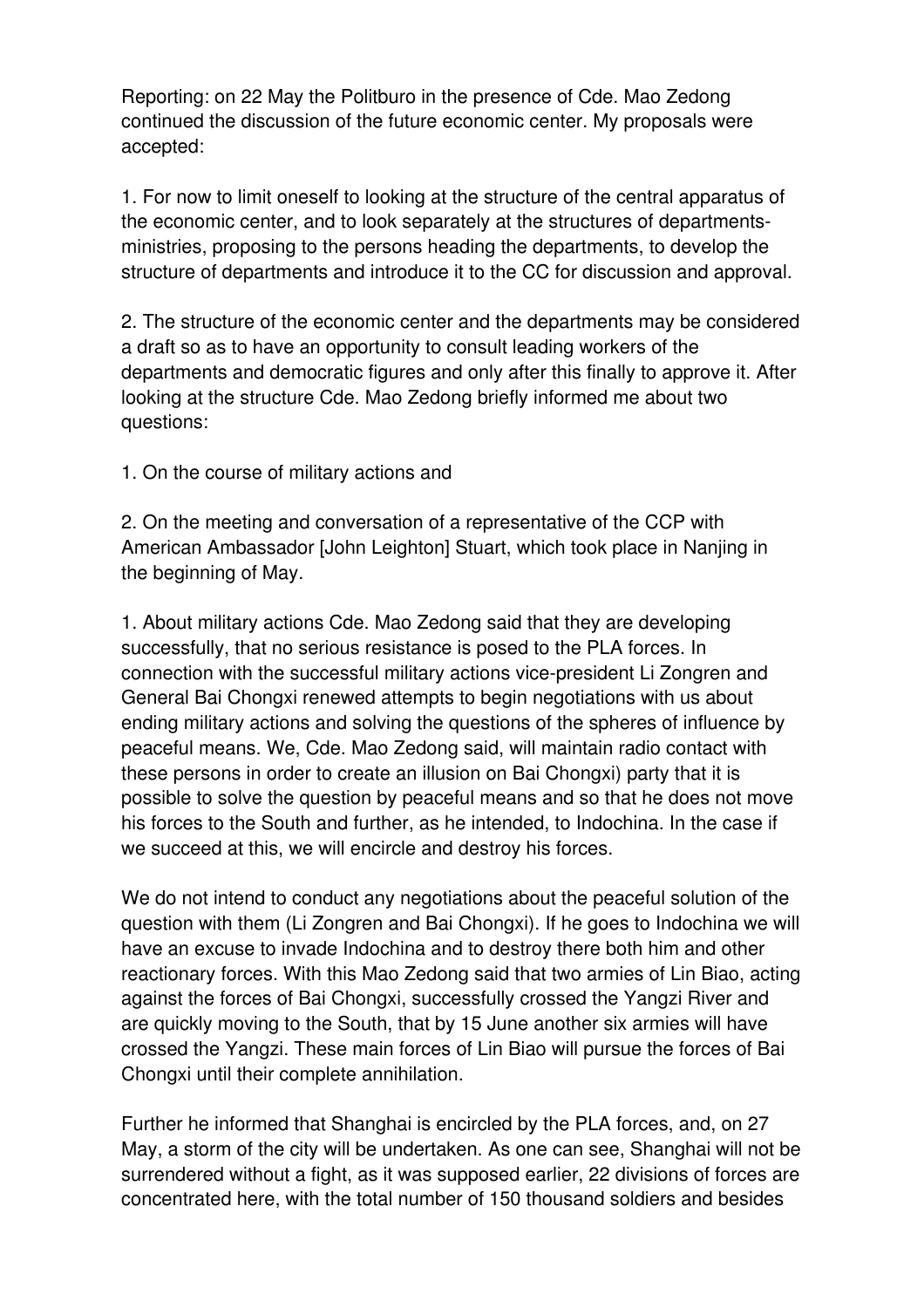the entire Navy and aviation. Big defenses have been created, a lot of artillery and mine throwers are concentrated [there]. Jiang Jieshi personally commands the defense of Shanghai, [he] is on a ship, consulting with American advisers.

The English upgraded their military fleet by Shanghai with warships from Singapore. Two English warships have already taken part together with the Guomindang fleet in the military actions against the PLA forces. The artillery fire of three Guomindang and two English ships broke through the positions of two companies of the PLA forces, which suffered great losses. In this connection, Cde. Mao Zedong said, we issued an order to shoot without warning in the zone of military actions and along the entire Yangzi River, at any foreign ships, including nonmilitary, which sailed along the Yangzi without our permission.

2. About a meeting and conversation, which took place in Nanjing at the beginning of May between CCP representative Huang Hua with the American Ambassador Stuart.

Com[rade] Mao Zedong said that an exchange of opinions took place on three questions:

On the support by the American government of the Jiang Jieshi regime?he Guomindang-ists;

On the withdrawal of American forces from China;

On the creation of a coalition government.

Stuart, Mao Zedong said, expressed his opinion that they-the Americans-have now stopped supporting the Guomindang regime, and testifying to this is the fact that the American embassy he headed remained in Nanjing; their example was followed by the English, French and other embassies.

About the American forces in China he said that as soon as the regiments of the People's Liberation Army enter the cities (Qingdao, Shanghai), the Americans will evacuate their forces and the Navy.

Stuart asked to take into account the circumstance that there was 200 million dollars worth of American property in Shanghai, and that to protect it the American government maintains warships and some force units of the forces in Shanghai.

Stuart expressed the desire for the future coalition government to represent all the democratic elements of the country as widely as possible.